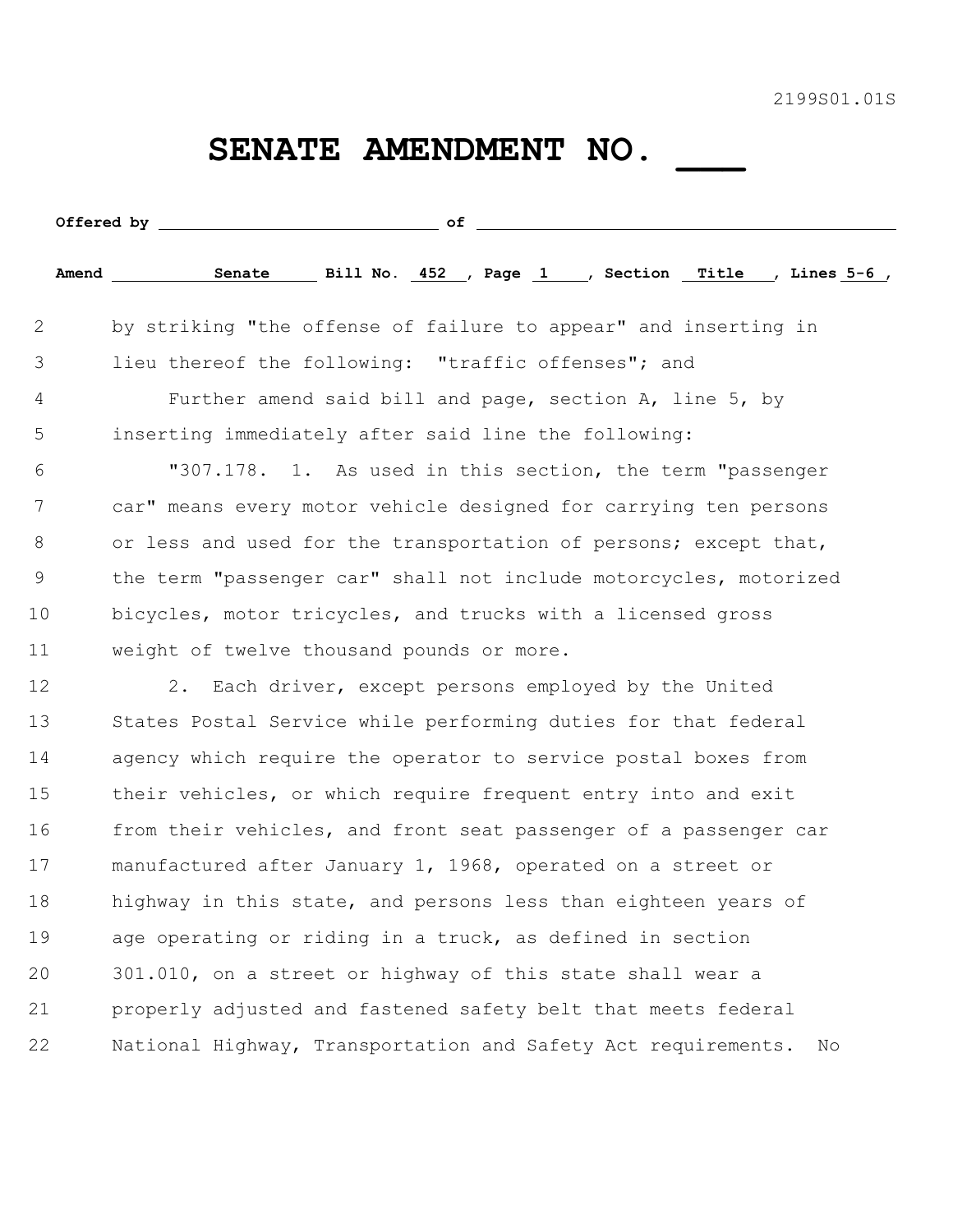person shall be stopped, inspected, or detained solely to determine compliance with this subsection. The provisions of this section and section 307.179 shall not be applicable to persons who have a medical reason for failing to have a seat belt fastened about their body, nor shall the provisions of this section be applicable to persons while operating or riding a motor vehicle being used in agricultural work-related activities. Noncompliance with this subsection shall not constitute probable cause for violation of any other provision of law. The provisions of this subsection shall not apply to the transporting of children under sixteen years of age, as provided in section 307.179.

 3. Each driver of a motor vehicle transporting a child less than sixteen years of age shall secure the child in a properly adjusted and fastened restraint under section 307.179.

 4. In any action to recover damages arising out of the ownership, common maintenance or operation of a motor vehicle, failure to wear a safety belt in violation of this section shall not be considered evidence of comparative negligence. Failure to wear a safety belt in violation of this section may be admitted to mitigate damages, but only under the following circumstances:

 (1) Parties seeking to introduce evidence of the failure to wear a safety belt in violation of this section must first introduce expert evidence proving that a failure to wear a safety belt contributed to the injuries claimed by plaintiff;

 (2) If the evidence supports such a finding, the trier of fact may find that the plaintiff's failure to wear a safety belt in violation of this section contributed to the plaintiff's claimed injuries, and may reduce the amount of the plaintiff's